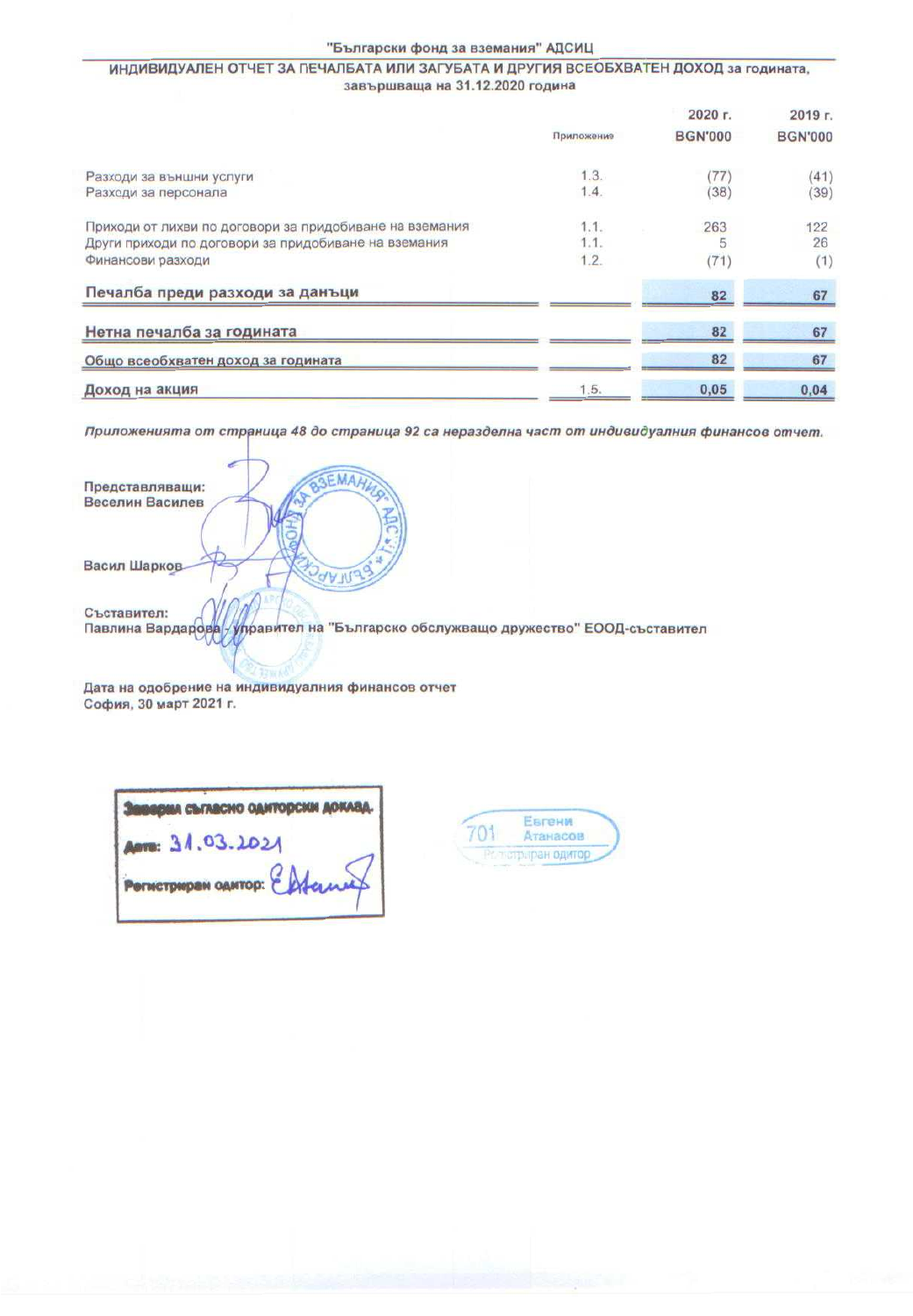## "Български фонд за вземания" АДСИЦ<br>ИНДИВИДУАЛЕН ОТЧЕТ ЗА ФИНАНСОВОТО СЪСТОЯНИЕ към 31.12.2020 г

|                                                                  | Приложение | 31.12.2020 г.  | 31.12.2019 г.  |
|------------------------------------------------------------------|------------|----------------|----------------|
| <b>АКТИВ</b>                                                     |            | <b>BGN'000</b> | <b>BGN'000</b> |
| Нетекущи активи                                                  |            |                |                |
| Инвестиции в дъщерни предприятия                                 | 2.1.       | 40             | 40             |
| Нетекущи вземания по договори за придобиване на вземания         | 2.2.       |                | 766            |
| Общо нетекущи активи                                             |            | 40             | 806            |
| Текущи активи                                                    |            |                |                |
| Текущи търговски и други вземания                                | 2.3.       |                | 530            |
| Текущи вземания по договори за придобиване на вземания           | 2.4.       | 24 673         | 3 2 1 6        |
| Парични средства                                                 | 2.5.       | 27             |                |
| Общо текущи активи                                               |            | 24 700         | 3746           |
| Общо активи                                                      |            | 24 740         | 4 5 5 2        |
| СОБСТВЕН КАПИТАЛ и ПАСИВИ                                        |            |                |                |
| Собствен капитал                                                 | 2.6.       |                |                |
| Основен капитал                                                  | 2.6.1.     | 1 500          | 1500           |
| Акционерен капитал                                               |            | 1500           | 1500           |
| Резерви                                                          | 2.6.2.     |                | 1              |
| Финансов резултат                                                | 2.6.3.     | ٠              | (28)           |
| Неразпределени печалби/(непокрити загуби)<br>Печалба за годината |            | (82)<br>82     | (95)<br>67     |
| Общо собствен капитал                                            |            | 1500           | 1473           |
| Нетекущи пасиви                                                  |            |                |                |
| Нетекущи задължения по облигационен заем                         | 2.7.       | 19 278         |                |
| Общо нетекущи пасиви                                             |            | 19 278         |                |
| Текущи пасиви                                                    |            |                |                |
| Текущи търговски и други задължения                              | 2.8.       | 70             | 15             |
| Здължения към персонала и осигурителни институции                | 2.9.       | $\mathbf{1}$   | 11             |
| Данъчни задължения                                               | 2.10.      | 1              | 1              |
| Задължения по договори за придобиване на вземания                | 2.11.      | 3844           | 3 0 5 2        |
| Текущи задължения по облигационен заем                           | 2.12.      | 46             |                |
| Общо текущи пасиви                                               |            | 3962           | 3079           |
| Общо пасиви                                                      |            | 23 240         | 3079           |
| Общо собствен капитал и пасиви                                   |            | 24 740         | 4552           |

Приложенията от страница 48 до страница 92 са неразделна част от индивидуалния финансов отчет.

Представляващи: Веселин Василев EMAHL Васил Шарков **INPCA** Съставител: управител на "Българско обслужващо дружество" ЕООД-съставител Павлина Вардарова **ведни съгавсно одиторски доклад. OUNTILLE** Am 31.03.2021 Дата на одобрение на индивидуалния финансов отчет София, 30 март 2021 г.  $\epsilon$ Евгени Регистриран одитор: 701 Атанасов

Регистриран одитор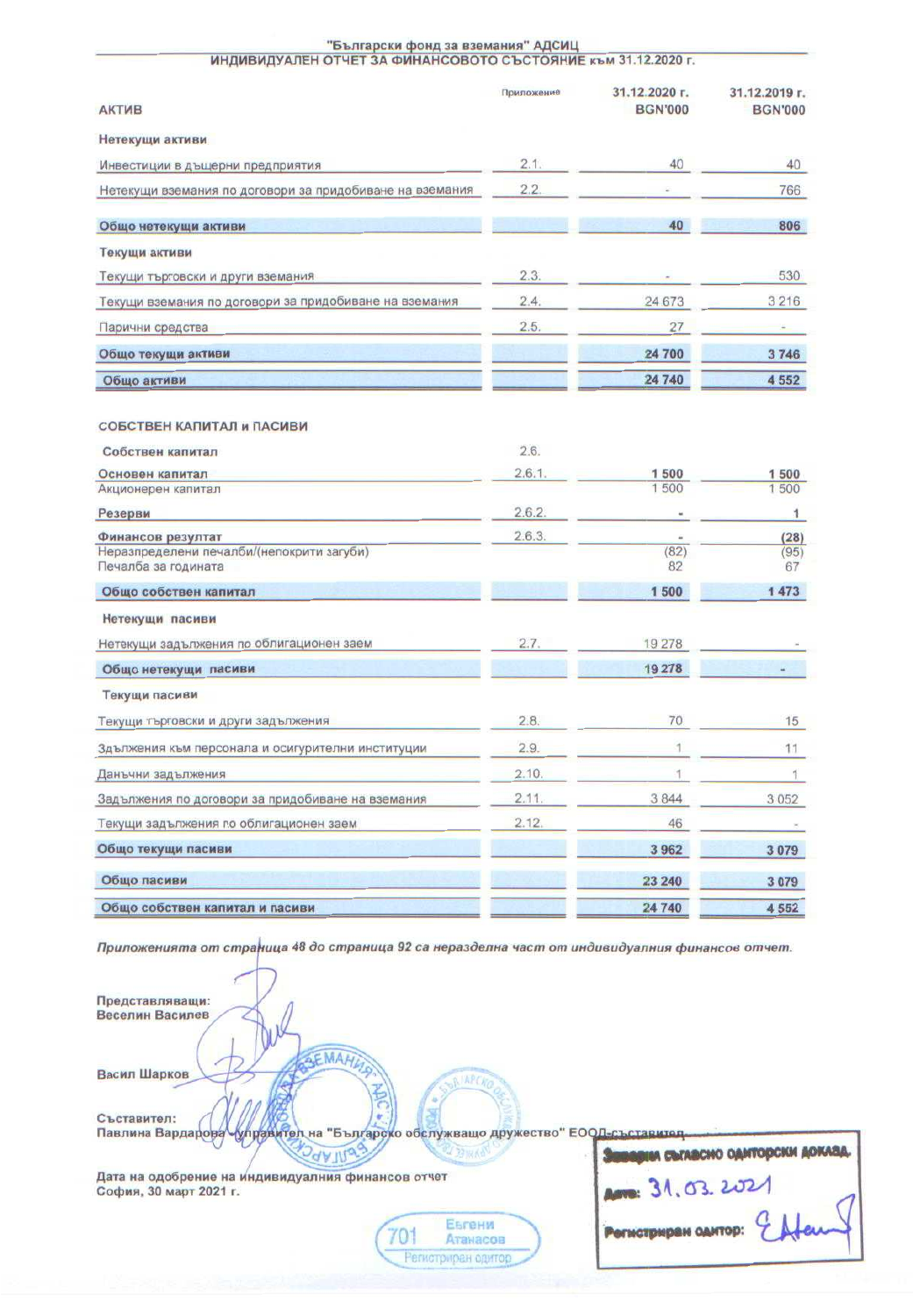## "Български фонд за вземания" АДСИЦ

| ИНДИВИДУАЛЕН ОТЧЕТ ЗА ПАРИЧНИТЕ ПОТОЦИ, ПРЯК МЕТОД за годината, завършваща на 31.12.2020 година |                |                |
|-------------------------------------------------------------------------------------------------|----------------|----------------|
|                                                                                                 | 2020 г.        | $2019$ г.      |
| Приложение                                                                                      | <b>BGN'000</b> | <b>BGN'000</b> |
| Парични потоци от оперативна дейност                                                            |                |                |
| Плащания към доставчици                                                                         | (798)          | (26)           |
| Плащания към персонал и осигурителни институции                                                 | (51)           | (32)           |
| Постъпления по разчети за придобиване на вземания                                               | 2 3 5 4        | 2638           |
| Плащания по разчети за придобиване на вземания                                                  | (21478)        | (2558)         |
| Нетни парични потоци от оперативна дейност                                                      | (19973)        | 22             |
| Парични потоци от инвестиционна дейност                                                         |                |                |
| Потоци, използвани за получаване на контрол над дъщерни предприятия                             |                | (40)           |
| Нето парични средства използвани в инвестиционната дейност                                      |                | (40)           |
| Парични потоци от финансова дейност                                                             |                |                |
| Постъпления от емитирането на облигационен заем                                                 | 20 000         |                |
| Нето парични средства използвани във финансовата дейност                                        | 20 000         |                |
| Нетно увеличение/(намаление) на паричните средства и паричните                                  |                |                |
| еквиваленти                                                                                     | 27             | (18)           |
| Парични средства и парични еквиваленти на 1 януари                                              |                | 18             |
| 2.5.<br>Парични средства и парични еквиваленти на 31 лекември                                   | 27             |                |

Приложенията от страница 48 до страница 92 са неразделна част от индивидуалния финансов отчет.

| Представляващи:                                                                                  |
|--------------------------------------------------------------------------------------------------|
| Веселин Василев                                                                                  |
| AAHUSA                                                                                           |
| Васил Шарков<br>-                                                                                |
| Съставител:<br>Павлина Вардарова - Управител на "Българско обслужващо дружество" ЕООД-съставител |
|                                                                                                  |

Дата на одобрение на индивидуалния финансов отчет София, 30 март 2021 г.

| Заверил съгласно одиторски доклад. |  |
|------------------------------------|--|
| ADTR: 31.03.2021                   |  |
| Регистриран одитор:                |  |

Евгени 701 Атанасов Penic триран одитор